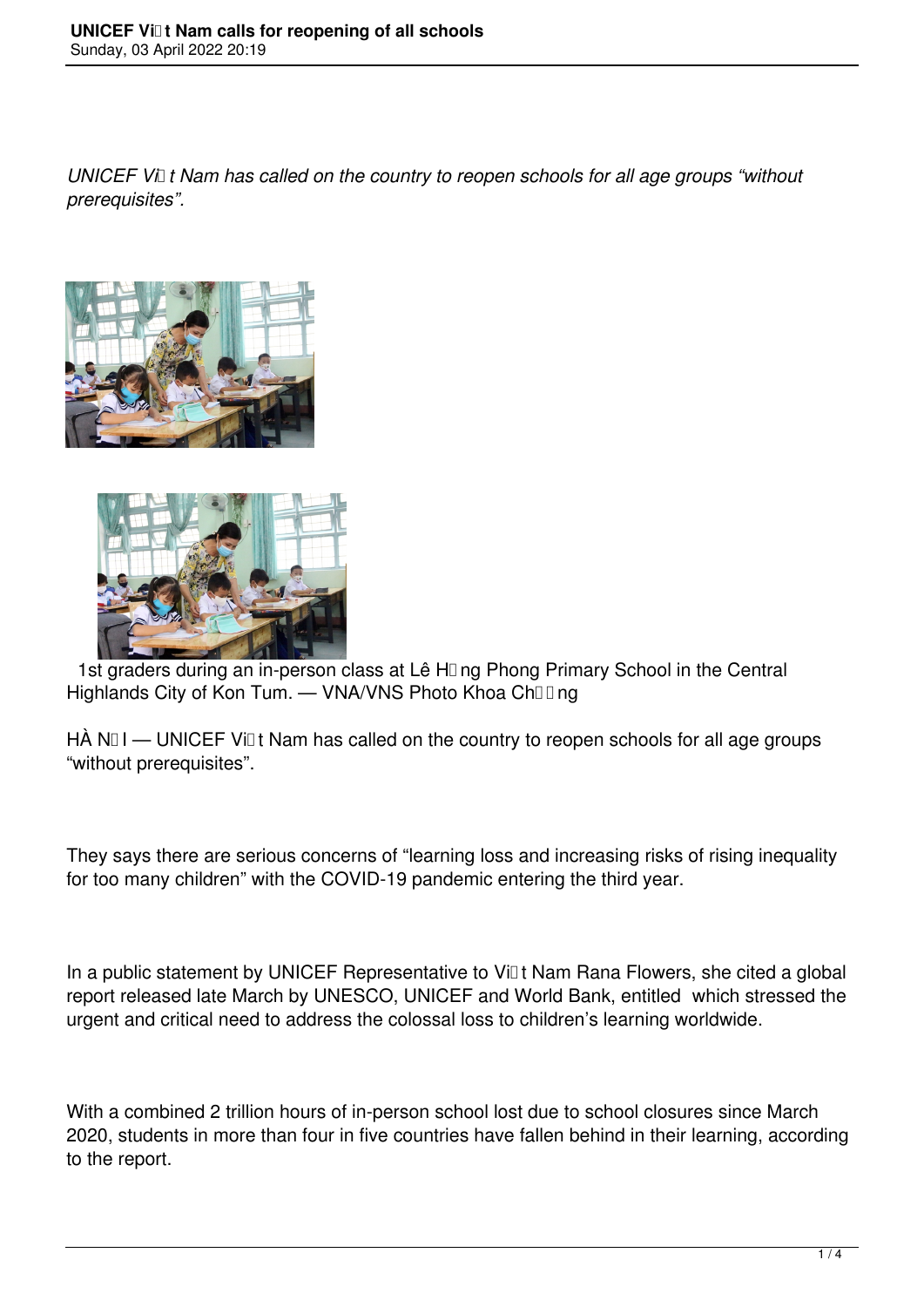Flowers said: "When children are not able to interact with their teachers and their peers directly, their learning suffers, their cognitive skills and brain development suffers, and the social and employment skills that come from interaction and communication suffer.

"After such a long period out of school this may become permanent learning loss if that interaction is not immediately addressed.

"The rising inequality in access to learning means that education risks becoming the greatest divider instead of the greatest equaliser.

"When we fail to ensure access to education for every child, we all suffer, our communities suffer, and our economies falter."

With numbers of new infections dropping and a high vaccination coverage of adults, the risks to children of being out of school are significantly greater than the health risks faced in school.

Citing health as the reason for school closures fails to recognise that the child's learning and development is negatively impacted every day they remain out of school, their mental health is impacted, while the risk of infection and serious disease remains lower among children.

UNICEF say: "It is a clear recommendation of UNICEF, all key partners, all educators, as well as of WHO, that schools for all age groups should be opened irrespective of vaccination status."

Flowers said UNICEF is well aware of the unprecedented challenges that the COVID-19 pandemic has brought to schools in Vi $\mathbb{I}$ t Nam, as crisis conditions are always difficult decisions that force difficult trade-offs.

"But the stakes are too high," she said.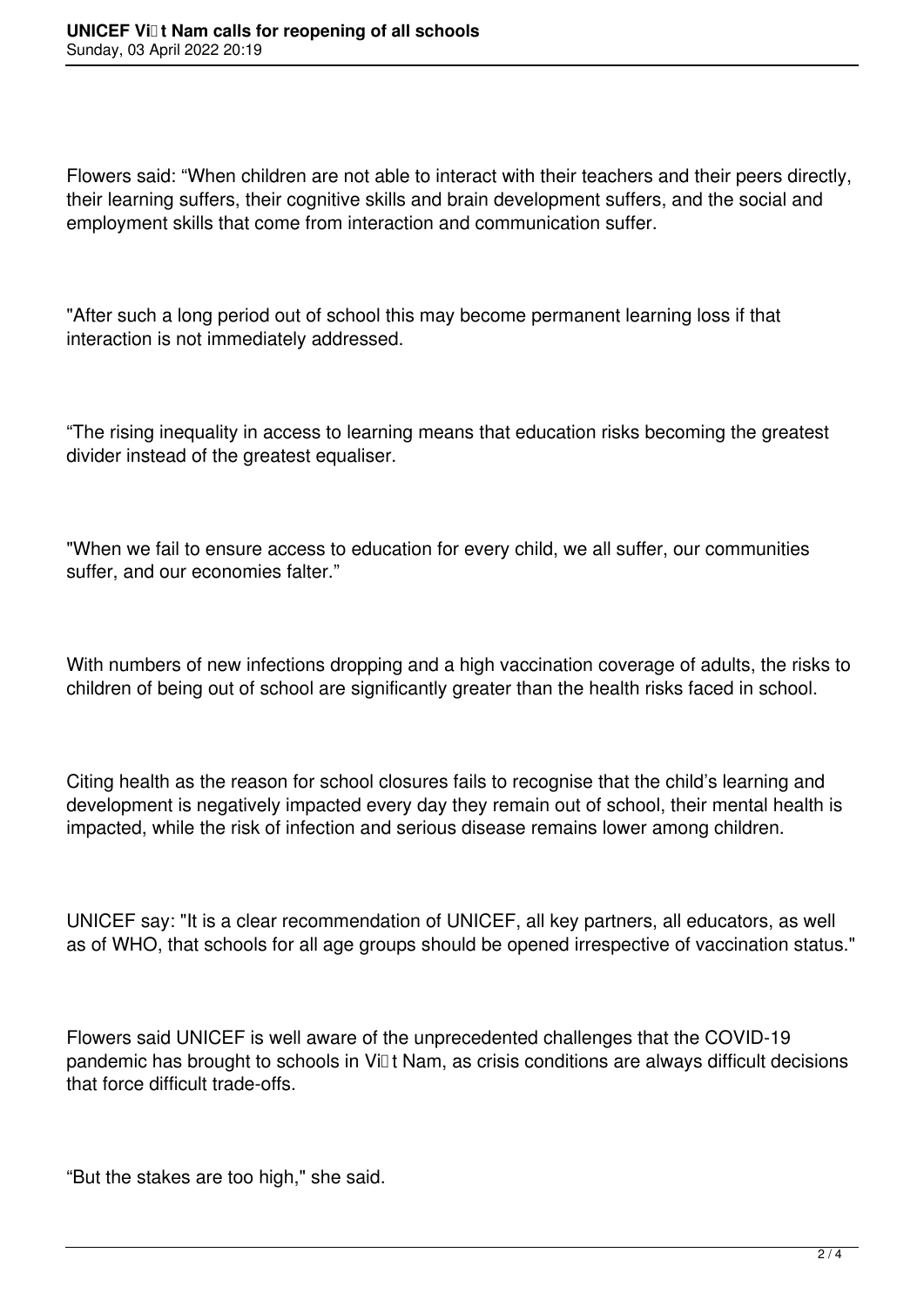"The country is effectively open for all except children whose learning poverty simply increases each day. We must collectively do everything we can to get all children, including pre-schoolers, back to school in every city, town and village, with no prerequisites.

"We know that the mitigating 5K measures help keep children safe. We know that around 99 per cent of COVID cases in Vi**Dt Nam are asymptomatic or with mild symptoms**.

"Education cannot wait. We need bold action to enable every child to return to school."

UNICEF said it strongly encourages all school districts and, in particular, the private schools and kindergartens within those districts to put children first.

The official also raised concerns over the loss of teachers from the school system as they have gravitated to finding paid work after months of school closures, and called for an investment of Government support to the Ministry of Education and Training to attract trained teachers back to the classrooms and to invest in the kind of catch-up strategies that are now needed.

She said: "A solid learning recovery strategy is needed and should include comprehensive support to children with a particular focus on marginalised children in each community.

"This means schools implementing catch-up classes, mental health and nutrition support, protection, and other key services. And they ensure this support is focused not just on the older grades but on the youngest learners in preschools and primary schools, as they are among the worst impacted by the COVID-19 pandemic.

"Prioritising catch-up in the early years is essential to ensure the regression in children's learning caused by COVID-19 is addressed and does not leave a whole generation behind."